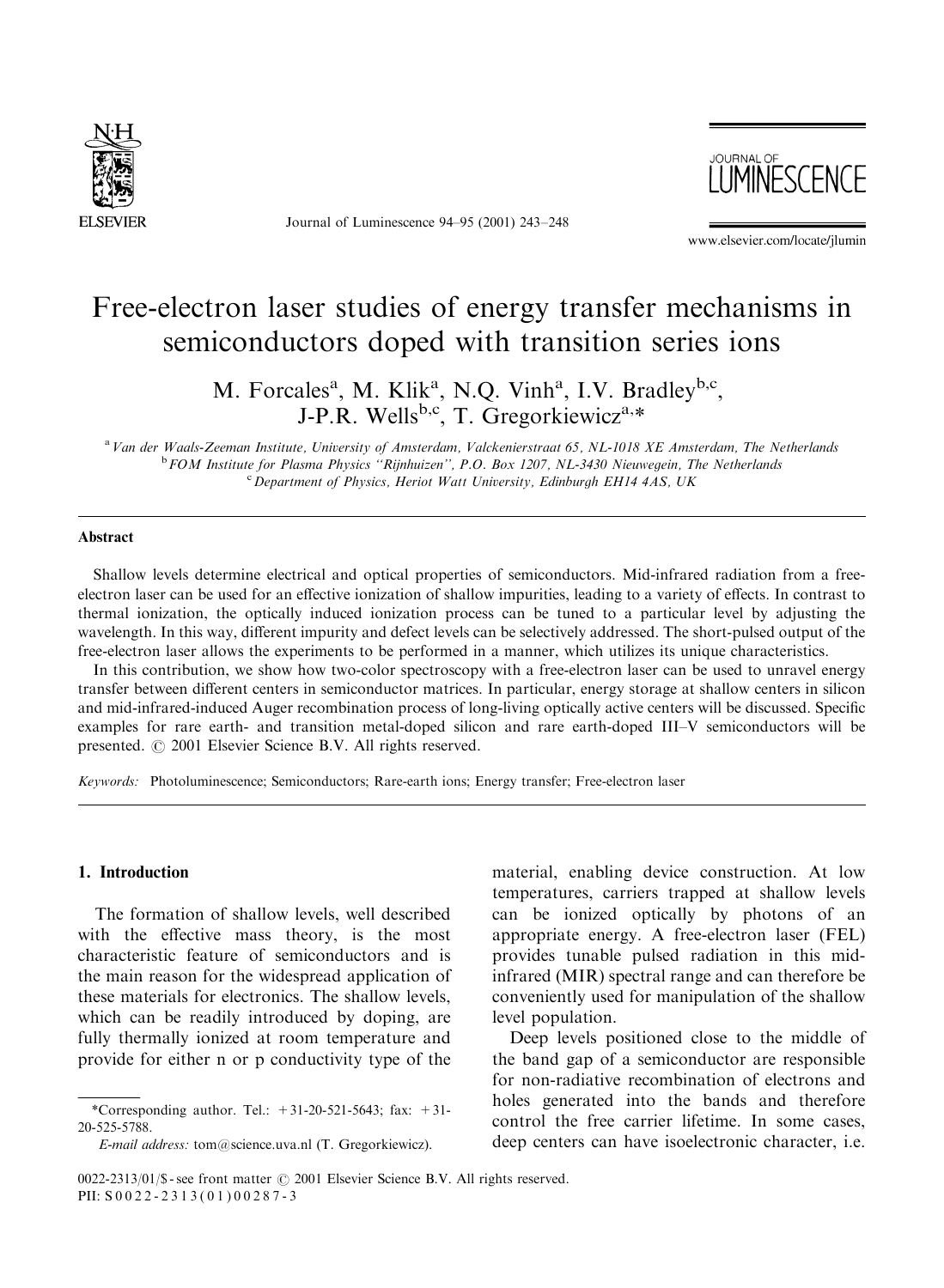appear as neutral with respect to the host. Such isoelectronic centers can possess a local potential, e.g. due to core polarization, capable of shortrange binding of an electron or a hole. Once the so-called primary particle is localized, a charged center is formed with a long-range Coulomb potential. Subsequently, a secondary particle of an opposite charge can be bound by this potential in a shallow, effective-mass-theory state. The carrier pair localized by the isoelectronic center may interact to form an exciton. In contrast to excitons localized at (shallow) donors or acceptors, an exciton bound to an isoelectronic center forms a two-, and not a three-particle system. This suppresses non-radiative Auger recombination and photon emission can take place. For an indirect band-gap semiconductor, this radiative recombination is not readily allowed, and relatively long lifetimes, of the order of  $100 \mu s$ , are observed.

A special class of deep levels is formed by doping with elements, which are characterized by incomplete inner electron shells—transition metals (TM) and rare earths (RE). Electronic centers formed by these dopants frequently have isoelectronic character and their electronic configuration allows for a special kind of relaxation, where part of the recombination energy is transferred to the core, promoting it to an excited state. Such a non-radiative recombination is generally accepted as the main excitation mechanism responsible for photoluminescence of RE ions imbedded in semiconductor matrices.

#### 2. MIR-induced ionization of shallow traps

If the optical ionization takes place in an equilibrium situation, a certain steady concentration of free carriers ionized from shallow states will be present in the band during the pulse. These carriers will be recaptured at the shallow states once the MIR radiation is turned off. For materials with an indirect energy band gap, a non-equilibrium situation may occur when free carriers generated by, e.g. band-to-band excitation may relax to shallow states, but then cannot recombine with non-equilibrium carriers of the

opposite charge due to momentum conservation. The recombination involves thermalization into the band continuum and therefore will be delayed. For silicon, where technology allows for a precise impurity control and therefore for a very effective suppression of alternative recombination channels, thermalization at cryogenic temperatures may take tens of ms or more, depending on the ionization energy of a particular trapping center. Application of an MIR pulse in a non-equilibrium situation will result in repopulation of carriers towards equilibrium. In this case, preferential carrier capture at deep levels, not influenced by the MIR radiation, will take place. Luminescence due to radiative recombination at deep centers serves as a convenient monitor of carrier transfer induced by the MIR pulse.

#### 3. Experimental

The two-color experiments were performed at the Dutch free-electron laser user facility FELIX in Nieuwegein. The second harmonic of a pulsed Nd : YAG laser at  $\lambda = 532$  nm was used for primary band-to-band excitation. A pulse from the FEL was fired with a variable delay with respect to that of the Nd : YAG pump pulse. For details of the experimental configuration see, e.g. Ref. [1].

Several different semiconductor samples were used in this study. These are listed below.

- 1. Si: Er-Er-implanted Si, showing emission at  $\lambda = 1.54 \,\mu\text{m}$  due to the  ${}^{4}I_{13/2} \rightarrow {}^{4}I_{15/2}$  transition of  $Er^{3+}$ .
- 2.  $Si: Ag$  -silver-diffused Si.
- 3.  $InP:Yb-MOCVD-group$ , Yb-doped during growth.
- 4. GaAs: Er-MBE-grown, Er- and O-doped during growth.

## 4. Optical storage effect in silicon

It has been observed that emission from  $Er^{3+}$ ions embedded into crystalline silicon can be excited using MIR photons with energy quanta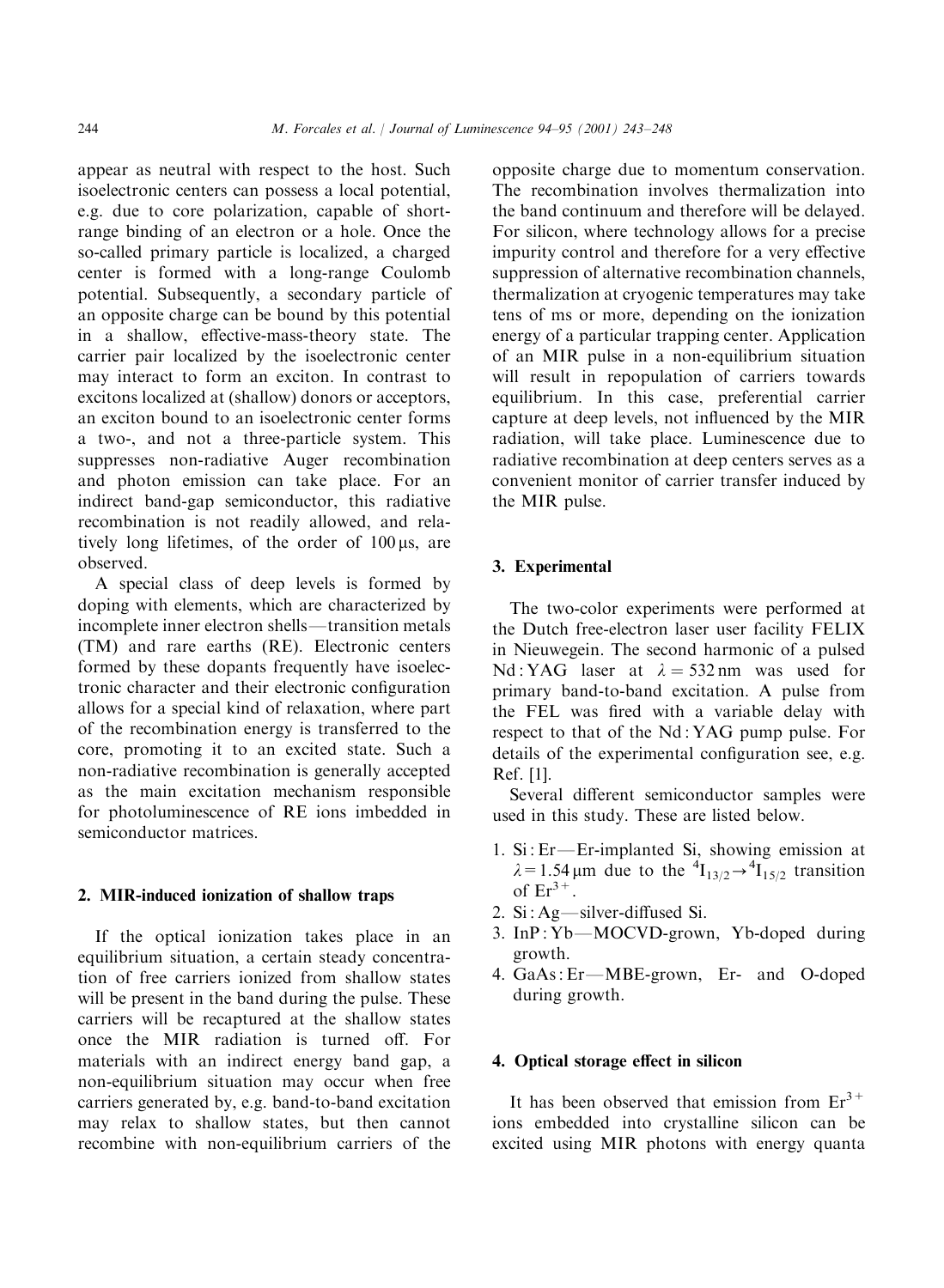of 70–170 meV, i.e. several times smaller than the absorption frequency of the  ${}^{4}I_{15/2} \rightarrow {}^{4}I_{13/2}$  transition [2]. The effect was found to take place when the MIR pulse was applied within a short delay time after band-to-band excitation of the sample. The enhancement disappeared with a relatively large time constant  $\tau_D$  of several ms. A comprehensive treatise of the MIR-activated Er PL has been given [3] and recombination of carriers (temporarily) stored at shallow levels as a result of the prior band-to-band excitation, has been identified as the mechanism responsible for this effect. By scanning the wavelength of the MIR beam, ionization energies  $E_i$  of traps responsible for carrier storage have been determined [4]. It has been established that the particular values of both  $E_i$  and  $\tau_D$  were sample-dependent, being influenced by substrate parameters and Er-doping procedure.

The MIR-induced enhancement of the Er PL is illustrated in Fig. 1. The wavelength and the characteristic decay time uniquely identify the FEL-generated PL as originating from the same Er-related optical centers that can also be excited by the visible laser pulse. As can be concluded from the inset to Fig. 1, the magnitude of the effect depends on the delay time  $\Delta t$  between the visible (Nd : YAG) and the MIR (FEL) pulses.

The experimentally observed slow increase of the enhancement effect is unexpected in view of our previous [3] identification of energy storage at



Fig. 1. MIR-induced enhancement of the Si : Er PL for a high pump-excitation density.

shallow levels as being responsible for the MIRinduced Er PL. Since the typical lifetimes of free carriers in Si are of the order of ns, the shallow traps will localize carriers immediately after their generation by the Nd : YAG pulse. They will then be prepared for the energy transfer and practically no delay should be observed. We note further that the rise time  $\tau_{\text{rise}}$  of the magnitude of the "additional" PL is relatively slow:  $\tau_{\text{rise}}$  values in a range of 1 ms can be obtained by numerical fitting—see inset to Fig. 1. Based on results obtained for several differently prepared samples, we concluded that the "incubation" time  $\tau_{\text{rise}}$  of the MIR-induced Er PL is related to the life time of the  ${}^{4}I_{13/2}$  excited state of the  $Er^{3+}$  ion,  $\tau_{Er}$ , in a given sample. The observation of a rise time is then naturally explained by saturation of the Er PL. We note that saturation might easily set in due to the very short duration of the Nd : YAG laser pulse. Indeed, dedicated experiments revealed that at a low pumping rate, the MIR-induced enhancement of the Er PL sets in immediately following the pump pulse, is in full agreement with the microscopic mechanism proposed in Ref. [3].

The influence of saturation on the initial magnitude of the MIR-induced Er PL signal allows one to use this effect to measure the lifetime of the excited state responsible for the observed emission, since now  $\tau_{\text{rise}} = \tau_{\text{Er}}$ . The value of  $\tau_{\text{Er}}$ , which is determined, can then be compared with the time dependence of the PL signal intensity measured directly under identical experimental conditions, but without the FEL. Fig. 2 shows the experimentally measured PL signal fitted with a single exponential decay with a time constant determined from the saturation behavior of the FEL-induced enhancement. Good agreement can be obtained only for the initial part of the experimental trace; for longer times a second, slower component is necessary. As illustrated in the figure, the kinetics can be satisfactorily reproduced over the entire recorded time range with a double exponential decay, when  $\tau_{\text{rise}}$  and  $\tau_{\text{D}}$ are used as time constants.

Fig. 3 shows the time dependence of the PL signal before and after the FEL pulse. In both cases, the kinetics can be well described with the same two time constants ( $\tau_{\text{Er}}$ ,  $\tau_{\text{D}}$ ) but with a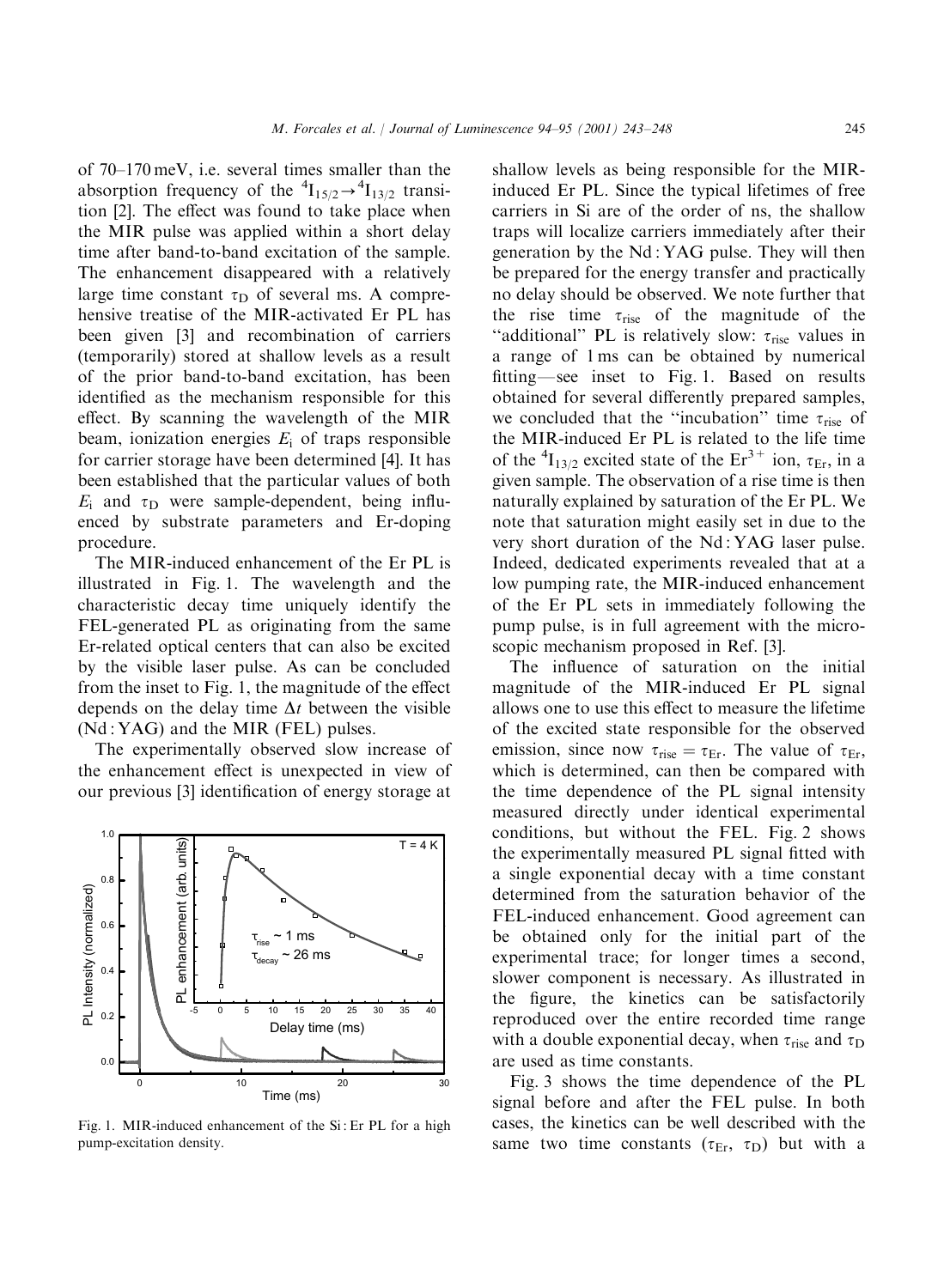

Fig. 2. Kinetics of the Er PL signal fitted as a single- and a double-exponential decay.



Fig. 3. Double exponential fit of the Er PL signal following the FEL pulse.

different amplitude ratio of the two components. The FEL pulse leads to an enhancement of the Er PL component, characterized by the  $\tau_{Er}$  time constant, accompanied by a simultaneous quenching of the ''slow'' component. We conclude therefore that the application of the MIR pulse leads to excitation transfer from the "slow"  $(\tau_D)$  to the "fast" erbium component  $(\tau_{Er})$ . Following the FEL pulse, the system can then be described by a similar set of rate equations as used for the band-to-band excitation [3], but taking a new generation term  $G_{\text{FEL}}$ , proportional to the concentration of ''slow'' traps at the time when the

FEL is fired,  $N_{\text{D}}(t_{\text{FEL}})$ . Using this model, we can now predict the amplitude of the FEL-induced effect for different delay times. This is illustrated for a specific delay time with a solid line in Fig. 3. Good agreement with the experimental data is obtained [5].

Addressing the question of the microscopic origin of the ''slow'' component identified from the PL kinetics, we note that its characteristic decay time, equal to  $\tau_D$  of the enhancement effect, is extremely long. Depending on particular parameters of a sample,  $\tau_D$  values in the 20–100 ms range are commonly found [5]. Such a time constant exceeds the radiative lifetime of the  $Er<sup>3+</sup>$  ion <sup>4</sup>I<sub>13/2</sub>-multiplet [6]. On the other hand, the wavelength dependence of the ''slow'' component (not shown here) clearly links it to Er emission. Taking into account the available evidence, we attribute the ''slow'' component to excitation of Er ions by thermal emission from non-equilibrium traps. These traps are populated by the Nd : YAG pump pulse and, while returning to equilibrium, will thermally emit carriers, which can then recombine leading to excitation of Er ions. Since the time constant of thermal emission exceeds the Er relaxation time, this slow excitation process will directly reproduce in kinetics of the Er-related PL signal. Alternatively, carriers localized at these traps can be rapidly ionized by the FEL, as discussed in the introductory paragraph, resulting in an abrupt increase of Er PL. The proposed mechanism provides a natural explanation for the fact that the MIR-induced enhancement of the Er PL is observed only at low temperatures  $T \le 50$  K. As the temperature is increased, thermal emission from traps becomes more efficient and the enhancement effect disappears.

According to the explanation outlined above, the optical storage effect is not related to Er doping, but, rather, represents an intrinsic feature of silicon. In order to confirm this important conclusion, we searched for the MIR-induced enhancement in Er-doped GaAs, where also an intense Er-related PL at  $\lambda \approx 1.5 \,\mu\text{m}$  was observed, but whose direct band-gap structure makes temporary storage at shallow trapping levels less probable. Indeed, we could not detect any increase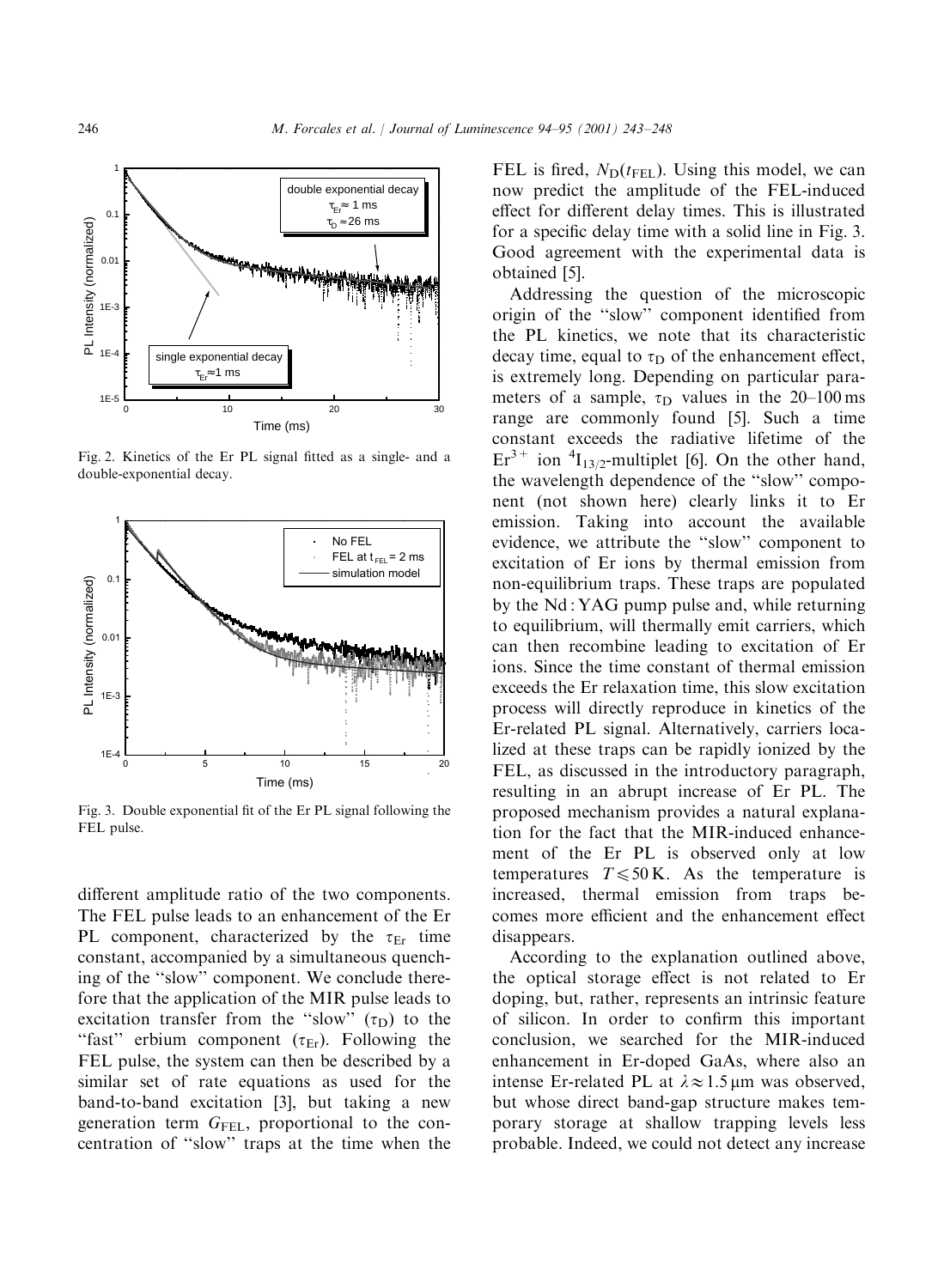

Fig. 4. MIR-induced enhancement of the silver-related 780 meV PL band in Si : Ag.

of the Er PL intensity upon application of the MIR pulse from the FEL. Consequently, we returned to silicon and looked for another recombination center that could serve as a recipient of the stored excitation. As discussed earlier, an isoelectronic center is especially suited for that purpose, as it can localize primary particle, and then produce emission only after a secondary particle becomes available. This allows, in principle, an arbitrarily long time separation between both excitation steps.

In particular, silver doping of silicon is known to create an isoelectronic center, giving rise to a PL band at  $\sim$  780 meV [7]. Fig. 4 illustrates the effect of the FEL pulse applied shortly after the Nd : YAG excitation on the Ag-related band. As can be concluded, similar to the Si : Er sample, a clear enhancement of Ag-related PL follows. This observation confirms that the effect of excitation storage is an optical property of silicon crystal.

### 5. Optically induced Auger quenching of PL

In addition to luminescence generation, carriers liberated from shallow levels can give rise to nonradiative recombinations. As a result, excitation induced by the pump laser pulse might be quenched, leading to a reduction of the PL



Fig. 5. MIR-induced quenching of the PL of (a)  $Er<sup>3+</sup>$  in silicon and (b)  $Yb^{3+}$  in InP.

intensity. In particular, the Auger process of energy transfer to free carriers or ''on-site'' Auger quenching can occur. These effects might be induced by ionization of carriers temporally stored at shallow traps, as well as in equilibrium, when the traps will be repopulated after the pulse. We note that, in the first case, the quenching will compete with the earlier discussed effect of MIRinduced excitation. RE ions can also be conveniently used to reveal the quenching process, since Auger recombinations are known to efficiently terminate their excitation [8,9]. Fig. 5(a) illustrates the MIR-induced Auger quenching of the  ${}^{4}I_{13/2} \rightarrow {}^{4}I_{15/2}$  transition of the  $Er^{3+}$  ion in Si. As can be seen, the magnitude of the effect diminishes as the time delay between the pump and the FEL pulse increases. This is a characteristic fingerprint of a non-equilibrium situation when the concentration of temporarily stored carriers decreases with time. In Fig.  $5(b)$ , the same effect for InP : Yb is shown. Since the PL intensity for this system is considerably larger than for Si : Er, a higher time resolution could be obtained; in this way, it could be conclusively established that the quenching effect takes place only during the MIR pulse. On